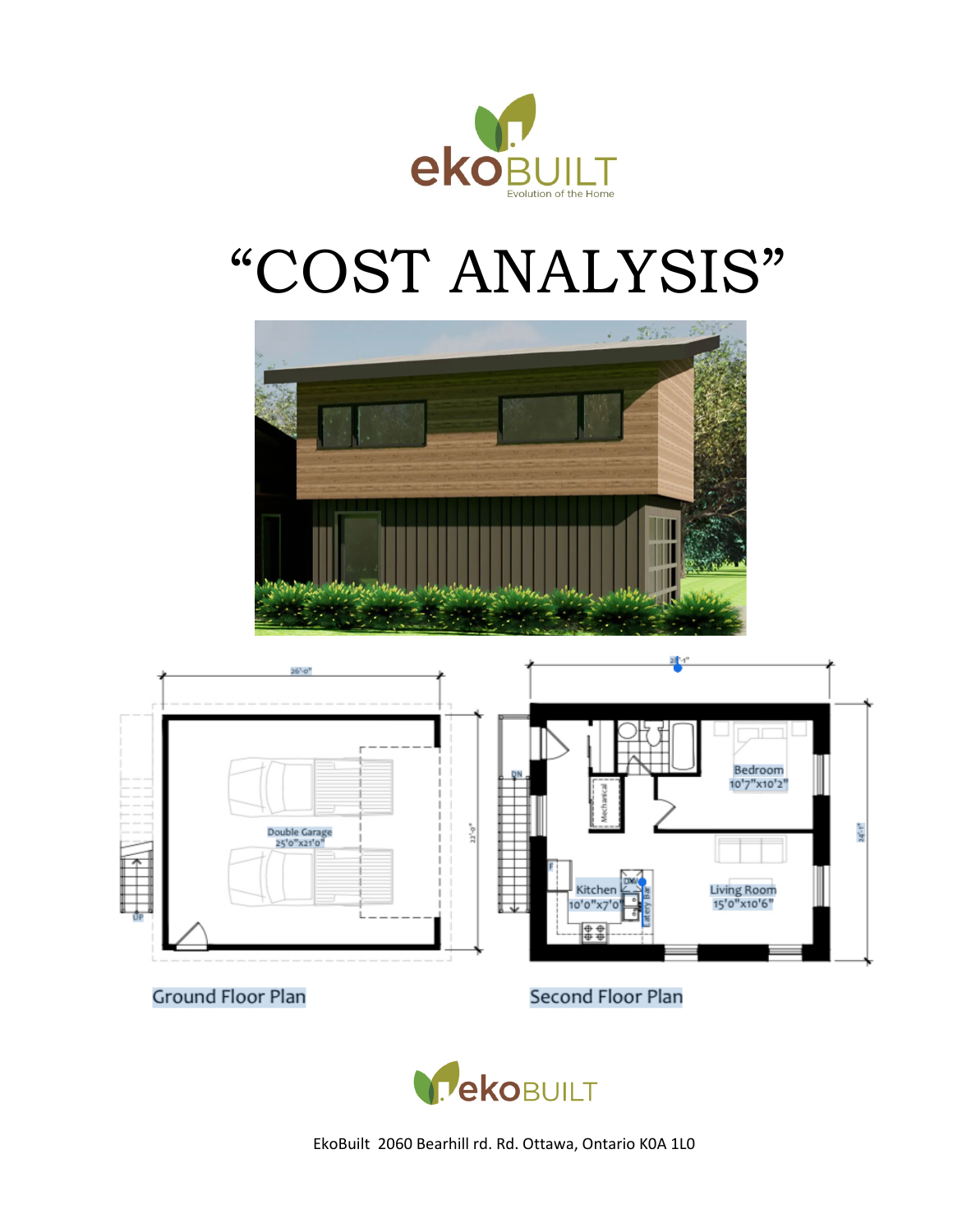# **SCHEDULE 'A'**

#### Design

- Pine Valley model, Slab-on-grade.
- 22' x 26' Garage, 572 sq.ft,  $2^{nd}$  floor: 672 sq.ft.
- Monopitch Roofline 1/12
- Upper Ceilings 8'  $\omega$  low, 10'  $\omega$  high
- Conceptual/construction drawings are included with p.eng stamp

# EXTERIOR WALL ASSEMBLY

Exterior to interior wall assembly,  $2<sup>nd</sup>$  'passive' floor:

- Passive-approved Water-Barrier Housewrap
- Passive-approved Air-Barrier WoodFiber breathable sheathing (3/4")
- $\bullet$  12" I-Joist external wall frame
- 1/2" HuberWood Passive-approved OSB sheathing Vapor-Barrier
- $\bullet$   $\frac{2}{x}$  of  $\frac{2}{x}$  internal wall frame
- Lower Garage: 2"x 6" wall frame with osb, house wrap, strapping

#### ROOF SYSTEM

Exterior to interior roof assembly:

- $1/2$ " plywood sheathing c/w ice & HT water shield membrane
- 2"x4" roof frame
- Passive-approved Water-Barrier Housewrap
- Passive-approved Air-Barrier WoodFiber breathable sheathing (3/4")
- 18" Pre-engineered i-Joist roof system

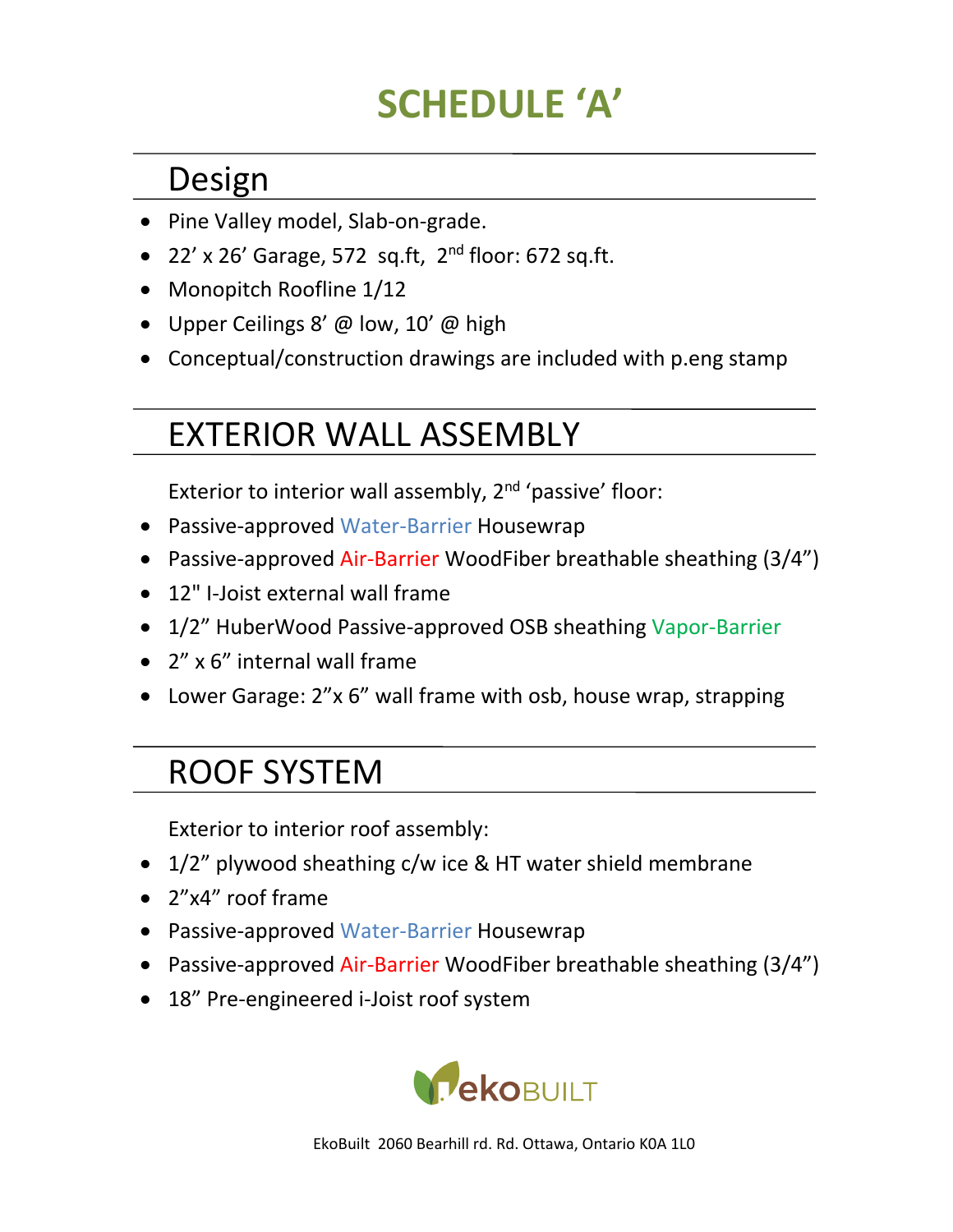- 1/2" HuberWood OSB Passive-approved Vapor-Barrier
- 2" x 4" strapping

#### WINDOWS & DOORS

- **Product –** Munster PassiveHouse Windows & Doors
- **Type** PVC, color of choice
- **Style** Tilt & Turn
- Glass Triple-glazed, PassiveHouse approved
- **Budget: 17.5k (12.5k for 2nd floor, 5k for garage)**

#### **Others**

- $2''$  X 4" interior partitions
- PassiveHouse Gaskets, tapes & sealants
- PT exterior landing & stairs
- Floor system to be 16" Pre-engineered i-Joist

#### **Total - SCHEDULE 'A' - \$142,549**

- $\circ$  Garage Package \$104,969.00 CAD
- o Installation \$37,580.00 CAD

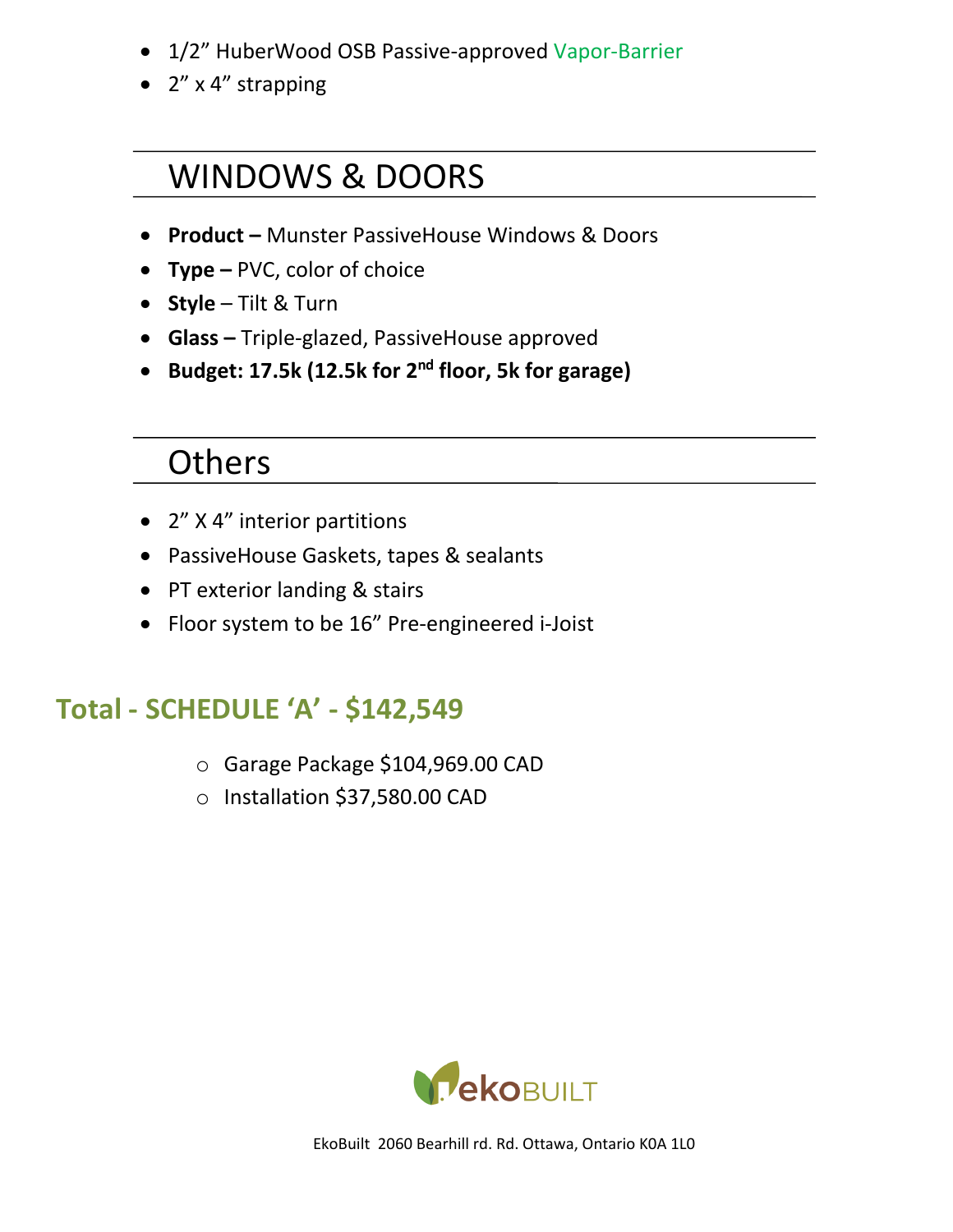# **SCHEDULE 'B'**

#### Foundation

- Slab-on-grade system, includes garage
	- $\circ$  R40 EPS Styrofoam tray slab with perimeter frost protection
	- $\circ$  Total: \$17,160

#### **Roof Cover**

- o Steel Roofing, Ideal Heritage
- $\circ$  Total: \$11,339

# Fascia / Soffit

- Aluminum fascia & soffit, includes garage
	- $\circ$  Total: \$4,425

## **Exterior Siding & Trim**

- Exterior siding, goodfellow engineered wood maintenance-free siding -
- Exterior Window / Door Trim, goodfellow
	- o Total: \$31,914

#### Insulation

- PassiveHouse R65 Walls, R65 Roof, R59 Floor
	- $\circ$  Total: \$16,347

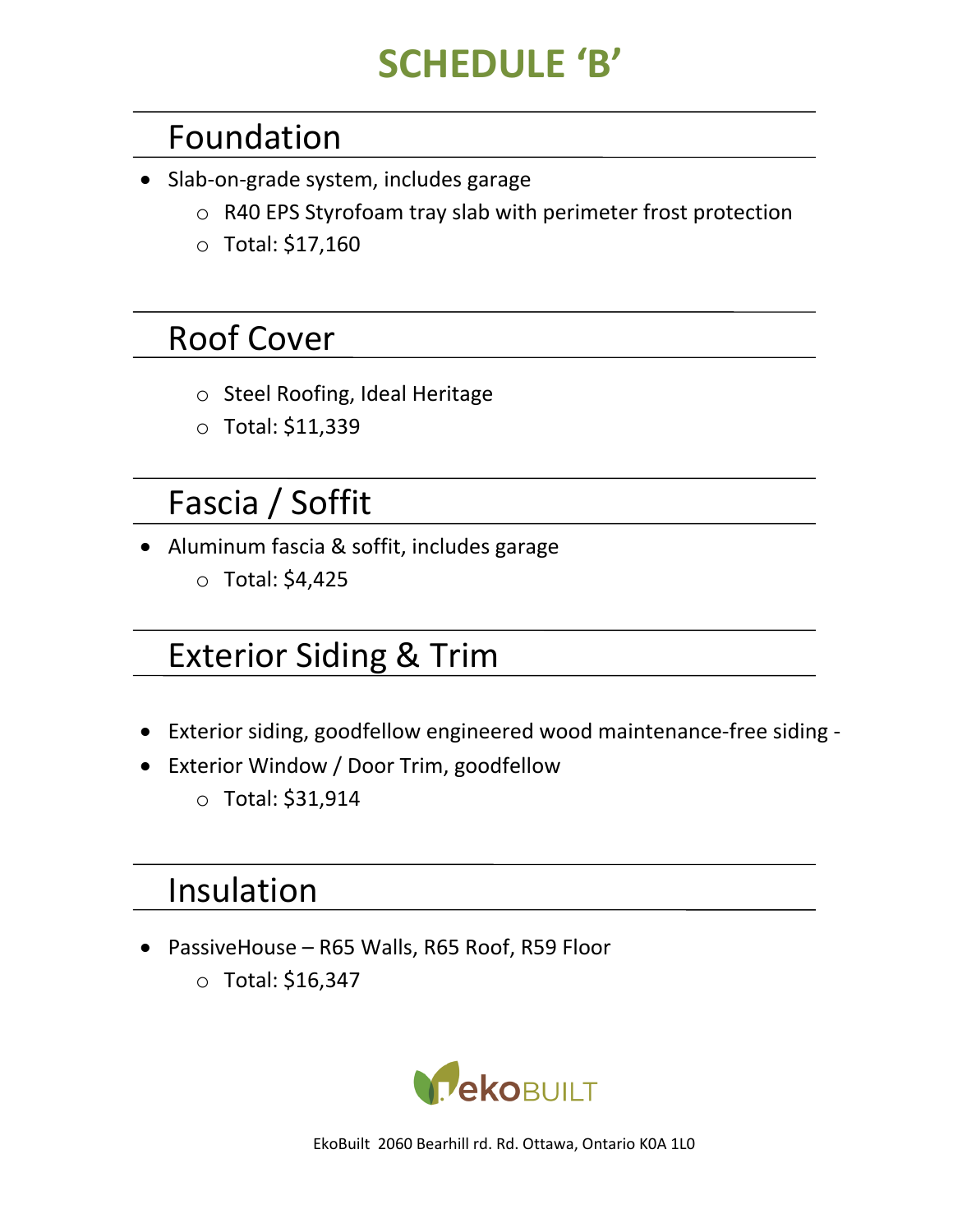# Plumbing

- ABS & fittings to all fixtures, 2 exterior hose taps
- Valves on all accessible fixtures
	- o Total: \$7,500

# Electrical

- 200 amp service
- All wiring to plugs, switches & mechanicals. Fixtures installed
- 2 exterior plugs, Telephone & cable wiring
	- $\circ$  Total: \$15,000

## **HVAC**

• Heating / ERV / Air Conditioning - TBD o Total: \$15,000

## Drywall

• Drywall for all walls & ceilings including primer o Total: \$10,000

#### **TOTAL 'Schedule B' - \$128,685 + hst**